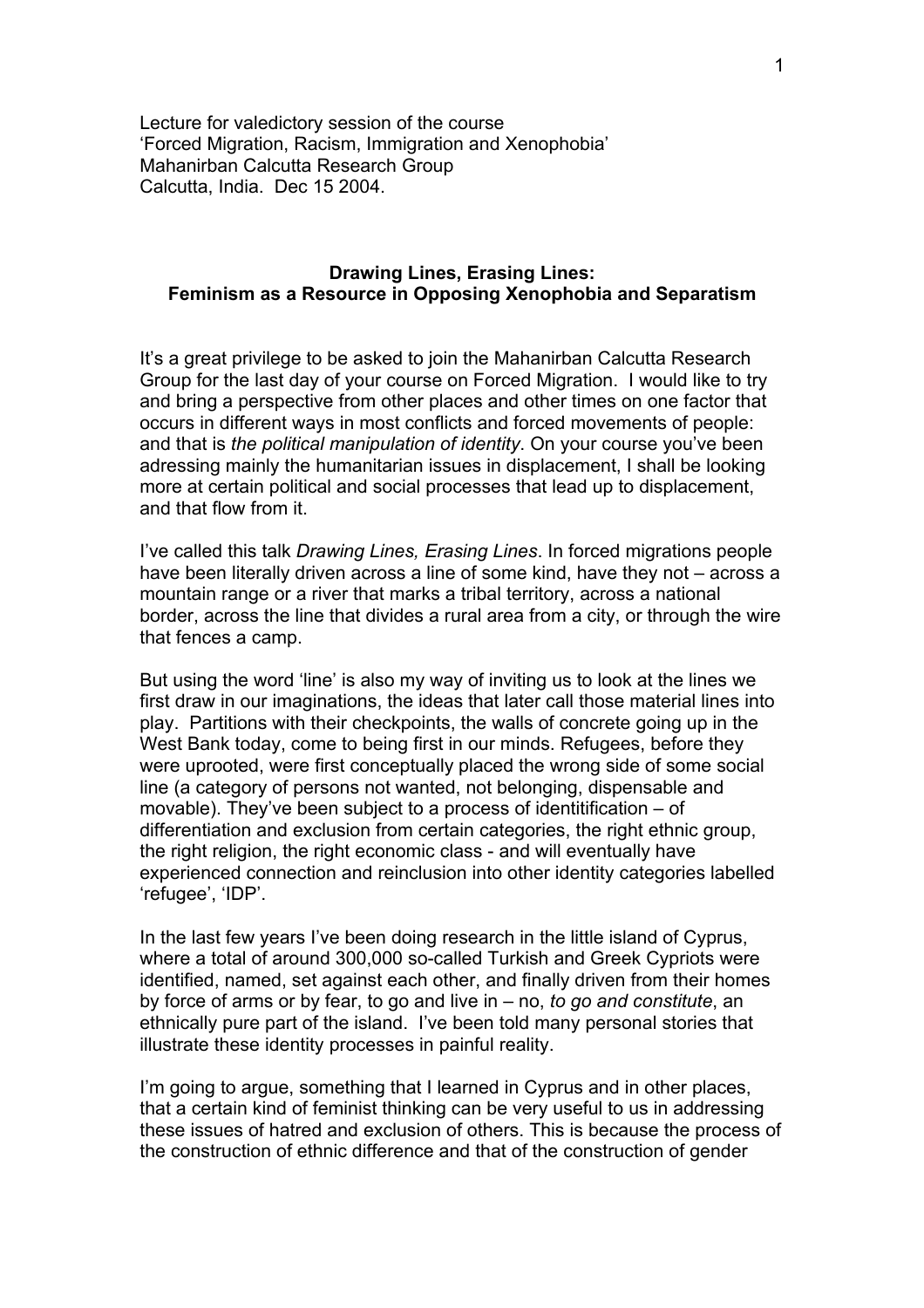difference as perceived by feminist theory (I shall come to this in a moment) is similar. In both cases a politics identity is involved.

# **Identity in social science… and in women's activism**

There are a quite a few bodies of literature and learning, and quite a few practices and interventions, in which ideas about identity have been formulated. Each has developed its own particular language for talking about it. Psychologists have one 'take' on the subject. Conciliators and conflict managers have another take on it. Philosophers do too. Psychologists and psychiatrists often address identity in the individual client. Conflict transformation specialists address identity in collectivities. Philosophers think in more abstract and general terms about personhood. All these, and a lot more, are valid and interesting ways of making sense of why people differentiate and categorize, define and separate, themselves and others on the basis of collective 'name'.

My own take on the subject is grounded in sociology and political science. But much more to the point, it comes from empirical research. In the last ten years I've done a lot of listening to women, specifically women in women's groups in war-devastated regions, talking about themselves and each other: Who do they think they are? Where do they feel they belong? Who do they feel safe with? If they feel alienated - why? Who can they form alliances with – with other women? With men? Which women, which men? And on what basis? Most of what I've learned about the drawing, crossing and erasing of lines, I've learned from them.

# **The contradictory nature of identity**

I think one reason identity is such a rich and rewarding theme for study is that it contains inherent and terrible contradictions. Identity is irreducibly unavoidable in human society. Building a sense of self is a necessary part of every person's growing to maturity. A functional human being has to put together step-by-step an internal picture of where she stands, what makes her unique, what connects her to others. (Or him.) So identity's unavoidable - but it's also an *achievement.* 

The trouble is, we can't have identity without difference. And difference is both delight and danger. It's a huge source of pleasure. We fall in love with difference. But we also hate and kill for difference. We seem to have a deep need to belong. But there's no getting away from the fact that every time I say 'I belong' I'm liable to say someone else doesn't belong. For every self there's an 'other', a non-self. In one sense the process is wonderful – after getting born at all, a baby's first success as a person is recognizing herself as not part of her mother – as a separate being. The contradiction lies in the fact that we aren't also born with a guarantee that all identities are going to add up to some harmonious whole.

(Let me say here that I'm going to be drawing on a lot of thinkers and writers in this talk. Some of you may see that I'm paraphrasing William Connolly here.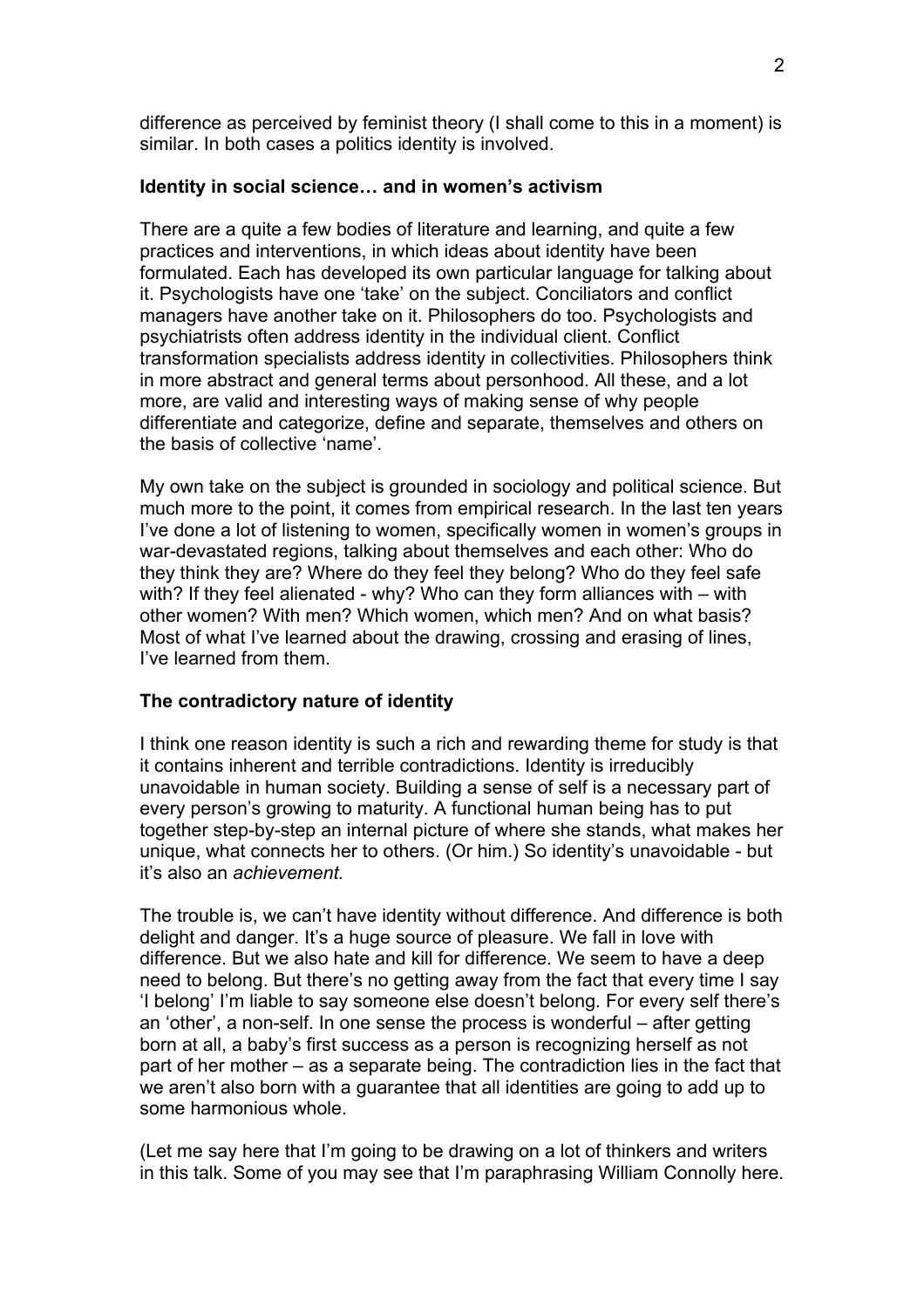His book *Identity/Difference* – some of you may know it well - has been enormously important for me. But I'm not going to burden you with references to the writers who's ideas have helped me. I've got a written version of this talk and have footnoted my borrowings, and referenced the texts, in case anyone wants to read them.)

# **Transcending the contradiction: thinking about 'process'**

If that was a depressing start on identity, it's important to add right away: there does seem to be a way of transcending the contradictions. We can do it by shifting to a meta-level, above dichotomy, and working at *process*. There's no avoiding making and marking difference between us. The key political question is *how* we do it, the process, the *mode of differentiation*. We can achieve transformative change in that. I know, because I've seen people doing it.

You do it yourselves, every one of you. Because you work with refugees. You daily confront a group of people with a pejorative label that's used to differentiate them from you. And for sure you've worked hard at the identity process, and learned to see the person in the refugee. You've seen the surprise with which he or she hears that name: me? a refugee? I never imagined I would be one of those! So you know the label is useful to tell you about circumstances, but not about selves.

Lines of differentiation vary in their rigidity. Think of ethnicity – it can be intransigent or relatively flexible, relatively permeable or impermeable. It may be sharply dichotomous, a matter of us and them, or involve pluralities so that one sees oneself as belonging to just one among many comparable communities. The other it separates from the self can be a little different or profoundly different, interestingly different or threateningly different, merely alien or a terrifying enemy.

We can define the other as a collectivity who must be reduced, annihilated, expelled, if we're going to survive. Or we can define them as a collectivity with whom dialogue and engagement is possible and necessary, who may be capable of adapting to our needs if we're capable of adapting to theirs, whose very survival and flowering is necessary if we ourselves are to be fulfilled. (I like to think that way about men and women.)

That calls for a special kind of political imagination, being able to envisage change. I worked for some time with women in Northern Ireland in an alliance of women across particular ethnic identities that have been politicized, fought over and killed for, for three centuries. I once asked Marie Mulholland, who still called herself an Irish nationalist and republican, how she could retain that identification and yet work constructively with women who called themselves protestant unionists. She said ' it's because I can imagine a future when those names won't mean the same thing'. She lived identity as provisional, not essential. As contingent necessity, not as truth.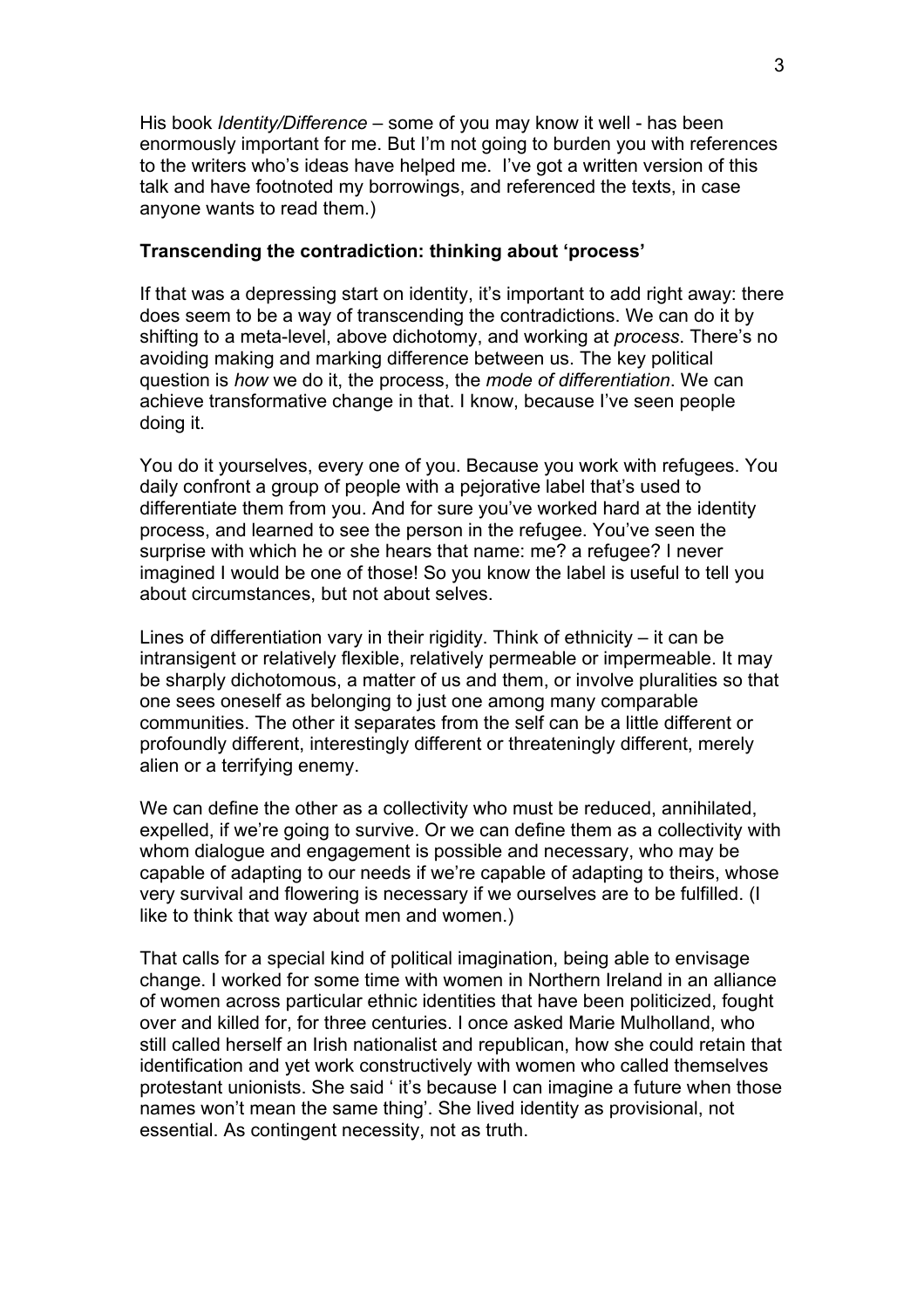# **Feminist thought as a tool: gender and other kinds of 'other'**

Feminism at it's best is a way of thinking that transcends the contradiction of identity.

I realize that need to be very clear here that there isn't only one kind of feminism. Unfortunately, the term 'feminism' is applied to a lot of different theories and practices. For instance, essentialists who think women are all different from and superior to men call themselves feminists. So do women who want to individually climb the career ladder, in business, the state or the armed services – to get equal with men, uncritical of the world they're aspiring to join and neglectful of the women they leave behind.

So I have to specify which feminism I'm talking about here. What I mean by it, very briefly, is: a collective feminism, with a project of transformative change, that perceives oppressively interlocking dimensions of power in all of which gender is implicated. It's a feminism that sees the world we live in as bad for men as well as women, and its institutions not as things we want to get control of but as things we want to dismantle and reshape. That's the sense in which I'll be using the word 'feminism'.

From this perspective, gender differentiation, like ethnic differentition, is a political project that involves drawing a line between people conceived of as types, reductive, inescapable categories. By 'political' I mean that it involves power, purpose and collective action. The patriarchal gender order, like the ethno-political order, involves the exploitation of certain material facts together with stories from the past, to dichotomize men and women and to create privilege and dependency.

Feminism (defined this way) is a critique of the politics of gender identity  $-$  it perceives that *different modes* of gender differentiation are possible. We see it in everyday life: we see that different forms of masculinity and femininity exist within a given culture. One may be hegemonic – let's say the military man, or the successful entrepreneur, others are clearly subordinated or marginal – the 'subaltern' masculinity of colonized people, disabled men.

Some masculinity/feminity dyads, couples, may be more dichotomous than others. A man may have a lot invested in a masculinity that's sharply differentiated from femininity. It could be he's proud of embodying, or trying to attain, qualities he and others in his culture admire as specifically masculine. On the other hand, he might startle traditional opinion by distancing himself from the cultural norm of masculinity. He might value quite other qualities he finds in himself. He may look on a woman not as someone complementary to himself but as, actually *like* him, a member of a category called 'people' whose senses-of-self are infinitely varied and mostly don't fit the binary gender norm.

In our Women in Black group in London we were surprised to hear of other Women in Black groups that include men. But I understand this better having just spent a week with Women in Black in Belgrade. In Serbia, from the start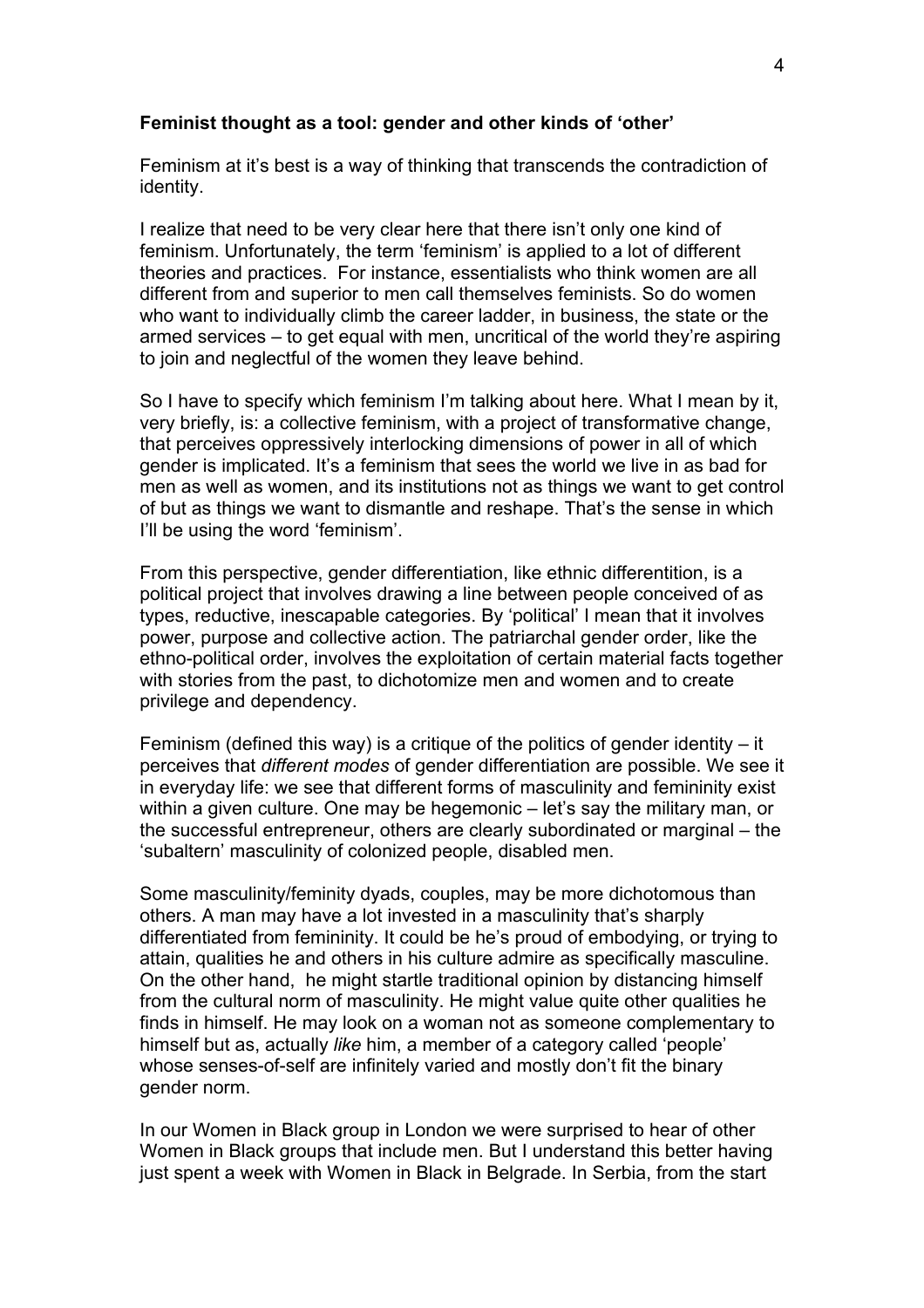of the Yugoslav wars there was a partnership between the women and some men who refused to fight in nationalist wars. They sheltered deserters and the men in turn helped them in a lot of ways. The men who were 'let in' to the circle of WiB, so to speak, were admitted not on the basis of gender but of values – they were those who understood and supported feminism as well as antimilitarism. They saw the patriarchal system as implicated in the pressures on them, as men, to be soldiers, to be loyal to an exclusive masculine and nationalist identity.

Currently there's a young man living in small room at the back of the WiB office in Belgrade. He's gay, as it happens. But I learned something important from him and the women he works with. Just as ethnicity, being Serb, Muslim, Croat is *not the point* in that space (what is the point is being anti-sexist, antixenophobic and antimilitarist), so in that space being gay or heterosexual is *not the point* (the point is being anti-homophobic). It's the values, not the identities, that count when you choose your allies. I'll come back to this crucial point.

### **Identity and sense of self**

To think about identity in this way, at a political and social level, in relation to armed conflict, war and expulsions, calls for a particular way of conceiving of identity at the micro-level, the individual self. I need to say a little about this. I'm sure you're familiar with this kind of thinking. Not so long ago the prevailing belief was that in each human being there's a pre-existing identity. The task of the child, the parent, the teacher, is to discover this kernel and nurture it. Today we're more inclined to use a metaphor that works better, to think of the self as a production, something composed like music, written like a book, always *in process*, never complete.

We (I mean in the social sciences) also emphasize more today that the way the person takes shape and changes over time is *relational*. There's no specification of selfhood we can even think of that doesn't have reference to other people, people we know or people we imagine. And since the world around us involves a lot of different kinds of relationship, the self is very *complex*, it's shaped through not one but a whole variety of attachments.

Selfhood also involves a tussle between the choice, the *agency*, of the individual and the demands and constraints of the social and political world around her. The state models the idea of the proper citizen, the military of a proper man, the church of a proper woman. 'Models' isn't strong enough: they project, propagandize these identities. The advertisers suggest a proper teenage identity, or a desirable middle class lifestyle. Your peers project a sense what you should look like in order to be one of us. Your neighbours or compatriots or fellow churchgoers put about what kind of a person is worthy of 'our culture' or 'our religion' or 'our people'.

In fact, I find it useful to keep the word '*identity*' for these projections, representations, voices and images, that address, call out to, persuade us from the social world. I prefer to think of my 'identity' or yours as simply a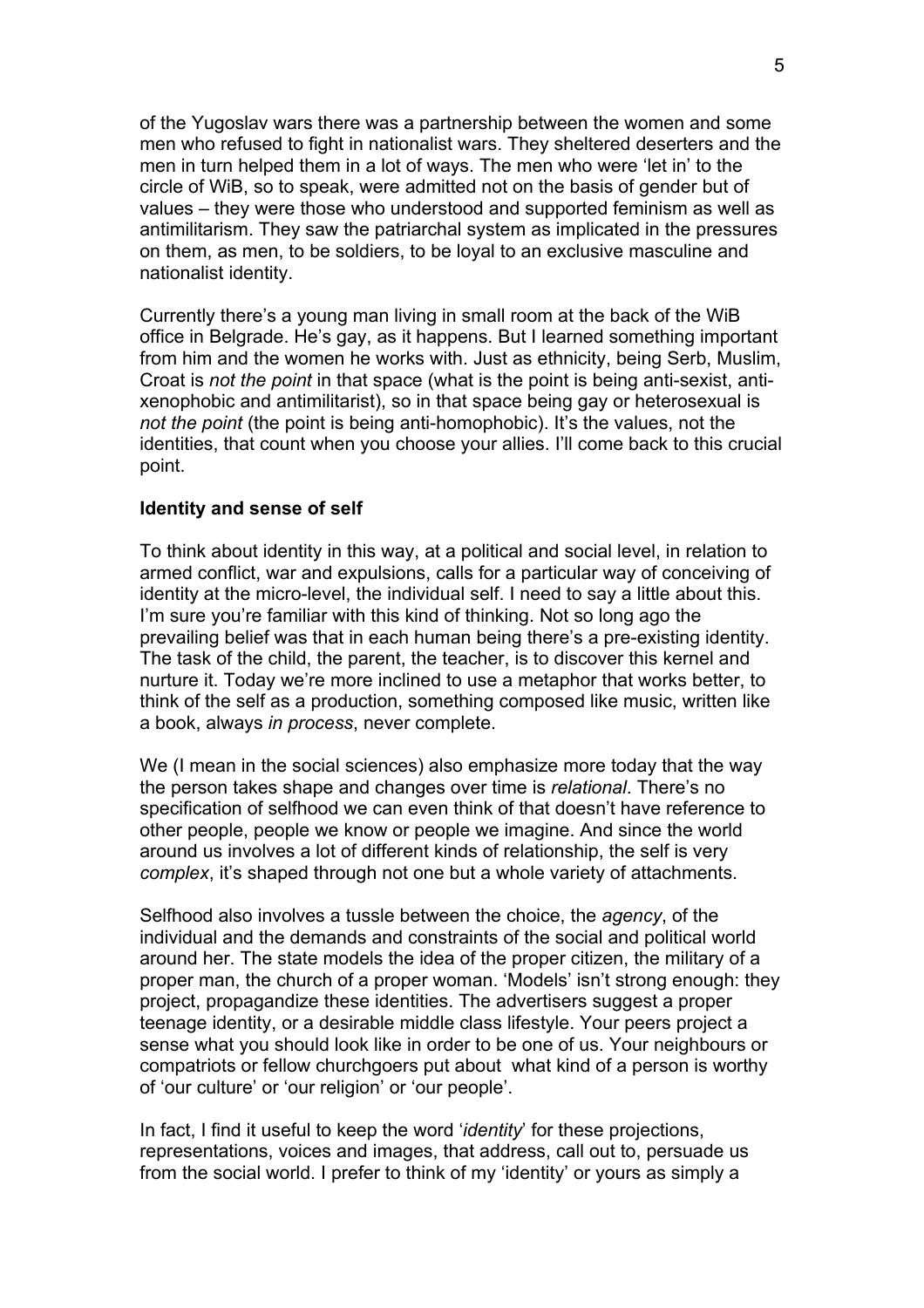'*sense of self'* – something painfully and provisionally achieved by negotiating, accepting, falling prey to, modifying, rewriting or refusing the names on offer. I don't think we can ever talk confidently about a *person*'s identity. We can't guess how many names and which names go to make up a real-life complicated person. Even less can we make an assumption about how any collective name is actually lived and felt.

# **How freely do we constitute our selves?**

Of course each of us exerts our agency partly free but partly bound. The factors that limit an individual's agency derive partly from the social formation she lives in. Before a gay rights movement has occurred and been named, a woman can hardly identify as a lesbian. If she calls herself anything it's likely to be a freak, a misfit, a discontent.

Likewise, where an ethnic group hasn't conceived of a national project, it's members won't feel a national identification. In the Yugoslav republic of Bosnia before 1989 people today called Bosnian Muslims were much more likely to think of themselves as undifferentiated Yugoslavs. It was the upsurge of aggressive nationalism in Serbia and Croatia that evoked, at a certain definable moment, a responding Bosnian Muslim national project and a Bosniak identity that some, but not all, then took on as part of their changing sense of self. I remember Nudzjema telling me how it was only when she was being attacked as a Muslim she began to feel herself a Muslim.

The factors limiting agency are also a question of individual circumstance. Whether a person's born into wealth or poverty counts. So does her education and her work, how mobile she is, whether she has children or not (if's she's not actually a 'mother' she may be less prone to respond to appeals to identify with 'motherhood'). Contingencies like this will suggest some identifications and rule out others.

# **The manipulation of identity in war**

In studies of Forced Migration I imagine we're very often looking at wars, at armed conflict anyway. And I think maybe we need to think a bit about the extent of the role of identity processes in war. It's important not to overstate their importance. Especially it's important not to see identity always as a *cause* of war, as opposed to a manifestation of it.

First, some wars, or all wars to some extent, are about economic power and control – they're wars for valuable resources (like oil reserves) and for strategic territories – like vulnerable frontier regions. Other wars, maybe all wars to some extent, are about the power of certain elites who benefit from the political control they have, or hunger for the control they might gain. Identity may have relatively little to do with such wars – at the start anyway.

I think this may be the case in Colombia today. It's a country where women have begun to organize on an impressive scale to bring an end to violence. In that region there *is* ethnic difference – there are people of mainly Spanish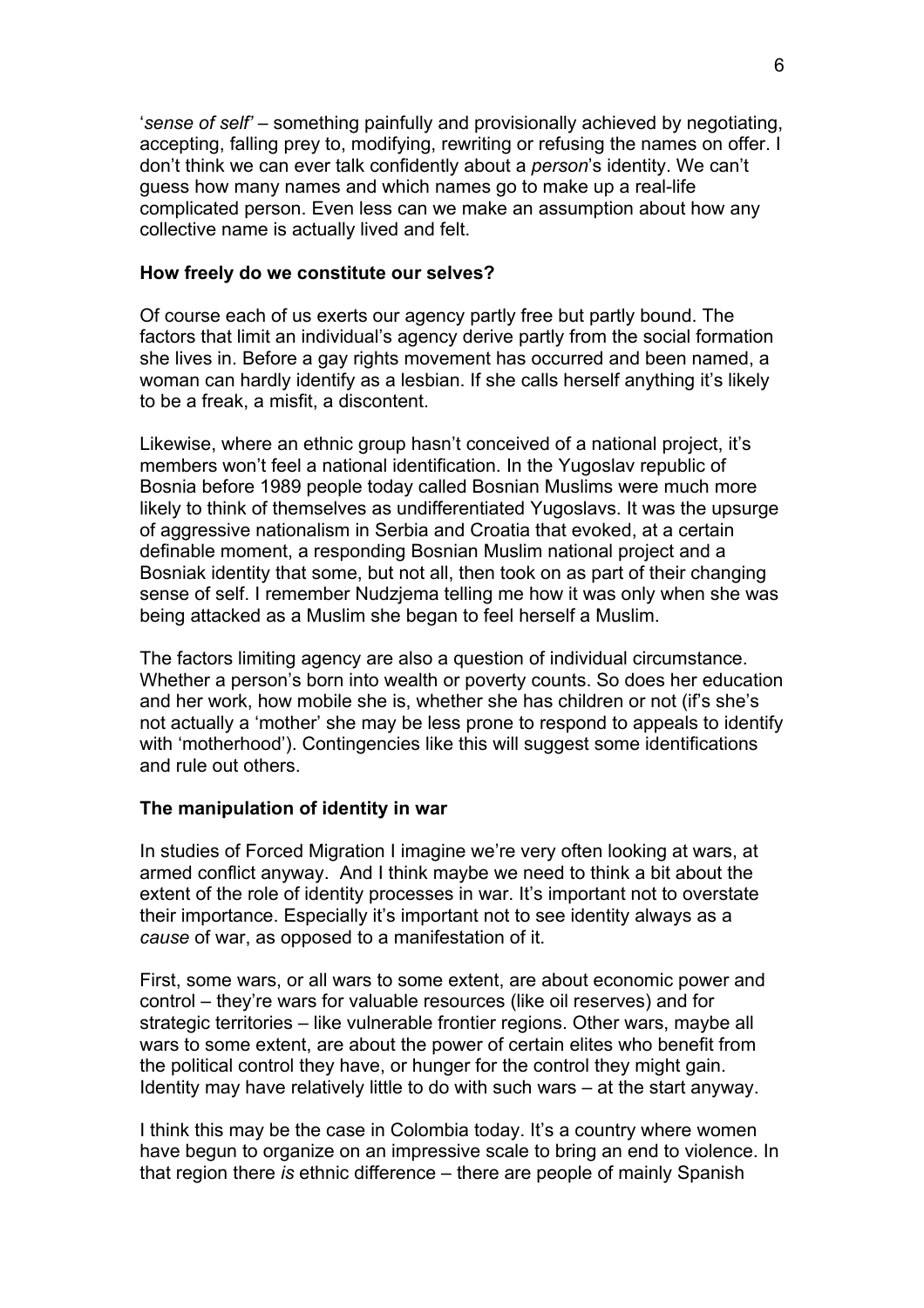origin, people mainly of African origin, and indigenous tribes of South America. But these are not the groups fighting each other. In fact all three groups suffer from it. The violence the women are campaigning against isn't ethnic, but a three-sided political conflict. There are left-oriented guerrilla forces that originated in a movement for social justice several decades ago but who've lost a lot of popular support due to the means they use. There are the paramilitaries, who fight the guerrillas. They're effectively private armies of the drug barons and serve the interests of the rich and the rightwing. And third, there's the state, backed by the USA's anti-narcotics policy. The Army is brutally repressive and punish the population for the sins of the guerrillas – while some of Army units are suspiciously close to the paramilitaries.

The effects of war on Colombian women are terrible. They say that war has deformed everyday life and is using women's bodies as booty. The slogans of Ruta Pacifica are 'Neither war that kills us nor peace that oppresses us' and 'We won't bear sons or daughters for war.'

But you don't have in Colombia collectivities of different cultures, different religions, different names who hate each other so much that they'll wage war for their identity alone, for 'history'. Not at all. On the other hand the Yugoslav wars do look on the face of it as if they were caused by ethnic identity. But I think even here this kind of story about 'ancient animosities', in Yugoslavia and in other places, when you look closer, doesn't hold up.

I learned a lot about this from a colleague Dubravka Zarkov. I remember being really surprised when I first heard her say "violence is productive". At first I couldn't accept it. Surely violence is essentially destructive? But of course! She showed me how the problem for the political elites in Serbia and Croatia had been that there wasn't *enough* ethnic difference in Yugoslavia in the 1980s to suit their ambitions – which were that each would control an undisputed nation state inside unchallengeable borders. There was too much intermarriage going on! How could you create a Serbian state or a Croatian state out of people who not only couldn't tell an orthodox church from a catholic one but didn't bother to go to church at all? How could you make war against Muslims if they won't read the Koran and go to the mosque? We have to remind them 'who they really are'.

The war was designed to do just that. You don't forget who you are if you've seen your friends and relatives massacred in a given name, by people of another given name. The women of the Association of Mothers of Srebrenica and Zepa who are looking for the bodies of the ten thousand men and 600 women murdered there by extremist Serbs, are not in any doubt now that they are Bosnian Muslims. War is productive. War produces ethnicity.

But what Dubravka and I went on to explore together was how war produces gender too – proper active warrior men, proper victimized submissive women. And how in patriarchal terms it is designed for that, it's productive in that way too, Simultaneously, while it's establishing proper ethnic lines, it's drawing proper gender lines too, through rape for instance. It doesn't work smoothly. It runs into contradictions, because women sometimes have to take on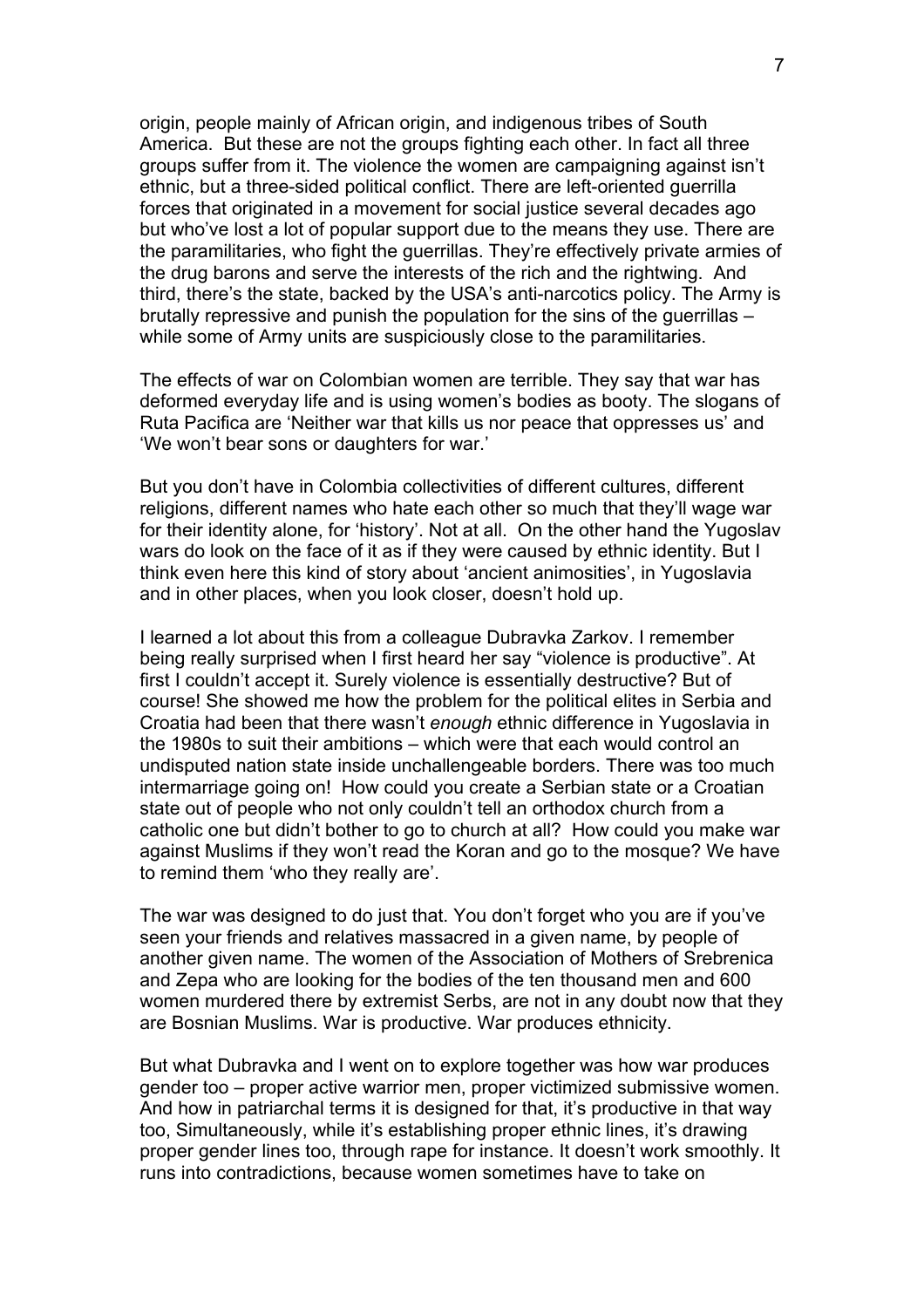'masculine' responsibilities when men leave to fight. But the effect of periods of militarization, overall, is to reinforce complementary and unequal gender relations.

So identities may not be the cause of a war but creating 'otherness' is almost always among its tools and its products.

# **The dangers of identity politics**

Domination, whether it's imperialist domination, state authoritarianism, the systemic subordination of women in the patriarchal family, or heterosexism in society, has the tendency to call into being resistance movements that appeal to an identity: anticolonialist insurgencies in the name of a colonized people – let's say Palestine today; nationalist movements in the name of minorities that aren't allowed to express their cultures within the state – like Cataluna in Spain; women in a movement of women's liberation; lesbians and gays, bisexuals and transsexuals protesting against the tyranny of compulsory heterosexuality. There's a logic and legitimacy to this because the ruling entity has spoken in a universalist language that claims the only truth and obliterates all other speech, a singular experience that's blind to all other realities.

The trouble with political movements based on the interests of an identitygroup is two-fold. First such groups tend to be themselves exclusive of other others. And second they tend to paint themselves into a corner: their identity becomes fixed and essentialized, members of the category become that and only that. The actual fluidity, multiplicity, complexity and ambiguity that would describe our individual senses of ourselves is denied. This applies absolutely as much to the identity group 'woman' as an identity group like 'Irish Catholic' or 'Croat' or 'Jew'.

It's just another expression of the contradiction of identity – we need it but it harms us. The challenge, some feminists would say, is to find ways of recognizing multiplicity within and without the named identity. Women come in a lot of different kinds; we differ in our relation to the family; in our class; in our sexuality; in our cultural attachments. We need to acknowledge this and, while not letting go of the name 'woman', not take it as a given either, but take pains to work out what it may mean in any given circumstances.

The same applies in terms of ethnic name: 'Palestinian' for instance. In Palestine, for instance, there are both Muslims and Christians, there are more and less exclusive and rigid forms of both religions. There are Beduin and settled Arabs. Some 'Palestinians' are 'women', and women and men experience the Occupation in gender-specific ways. And there's not a straightforward dichotomy Israeli Jew v. Palestinian Muslim/Arab, as some might invoke. Because there are Palestinians living in Israel, there are Arab Jews (the Misrahim) and so on.

# **Dealing with identity in our opposition to war**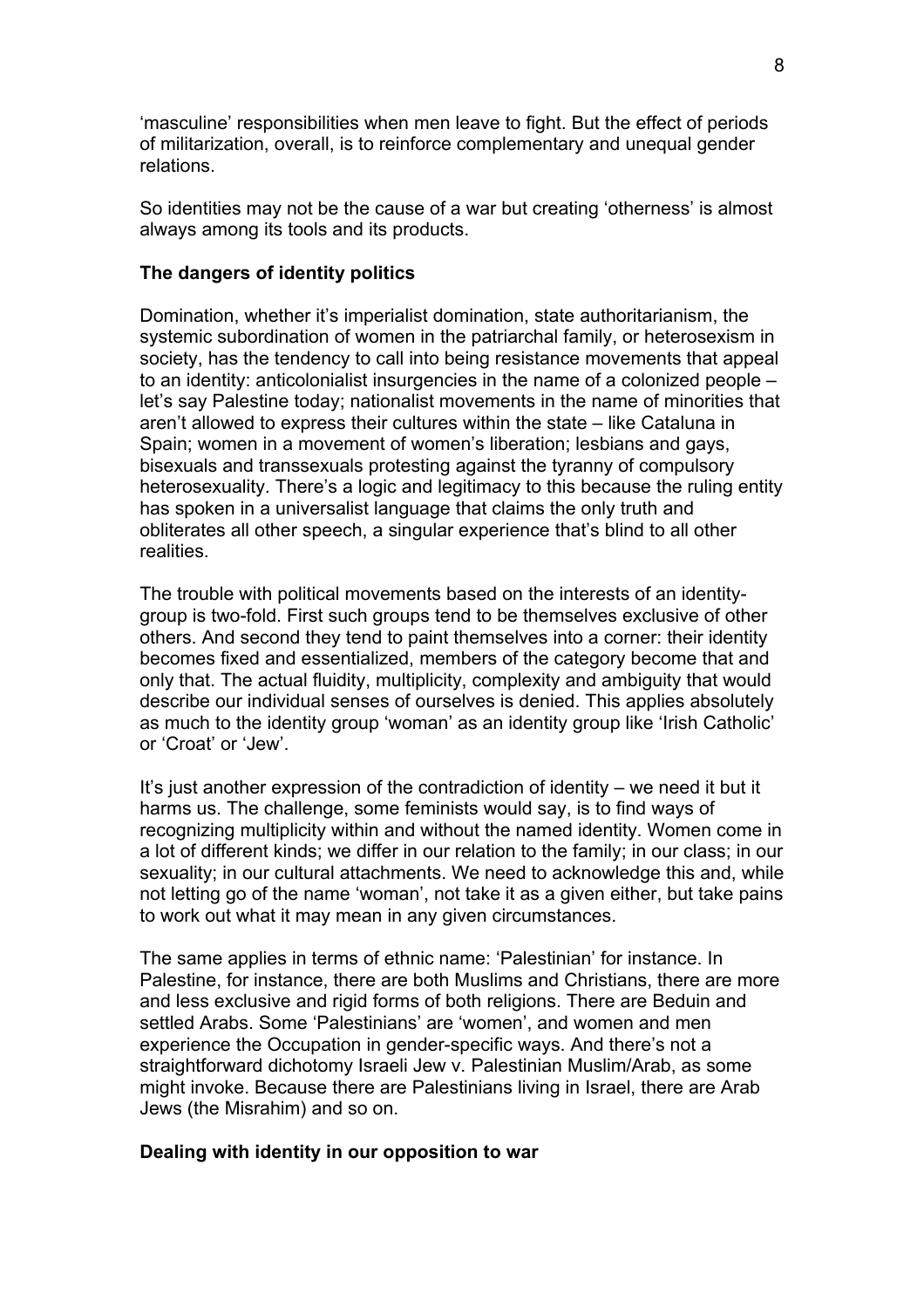The most effective kinds of movement then, have to be alliances of very varied people based not on identity but on political and moral values. And this is the practical issue for us, isn't it. How do we organize? Identity's a cause of a lot of suffering and struggle for each of us, and we can see it's playing a part in the conflicts all around us, and in the lives and chances of the displaced people you work with. So it matters quite a lot how we 'do identity' and 'think identity' in our political work, our organizations and our strategies for change.

I've learned most about this from women in Northern Ireland, who are among the most skilled I've met in negotiating identity in the midst of armed conflict. Women of Protestant Unionist and Catholic Republican backgrounds were working together by means of a group *process* that (as we mentioned earlier in this talk) transcends the contradiction, the trap, of identity. The process involved affirming identity – not denying it but acknowledging it. 'Yes, I'm a Catholic. I am a Republican and believe in a united Ireland.' But at the same time others of different identifications would be very careful not to make assumptions about it, not foreclose on it – instead waiting to see which of innumerable meanings this individual might ascribe to the name she acknkowledges, the many ways she might live it, the many ways it might change.

They looked beneath the identity for the surer ground they might find for working together – political and moral values in common, a willingness to acknowledge past injustices. Being women gave them a certain commonality. But that needed deconstructing too. It was the values of equality, inclusion, non-violence and justice in addressing both gender oppression and ethnicized conflict that could enable them to create a reliable alliance.

When I was with the women in Belgrade last month they were organizing a seminar between women living in Serbia and women of both Bosnian Serb and Bosnian Muslim communities living in Bosnia. A lot of their talk together hinged around distinguishing between 'responsibility' and 'guilt' for ethnicized aggression. Acknowledging that certain things were 'done in my name', in my identity, facing up to them, asking what I might have done to prevent it, they were saying, is important. One woman said, with great honesty, for instance: 'Only when my husband was to be called up, then I supported his refusal to serve and went out into the street myself. But I ask myself now, why only then, when I was personally affected? Why not before?'

But at the same time it's not productive to take on collective guilt just because you bear a certain name. It's not easy to experience to bear the identity of a people that do crimes. Another woman at this seminar said, 'For years I have been ashamed of saying I am from Serbia, because of collective guilt.' 'Guilt' is terrible to bear and it often leads to more anger and more violence. What these women helped each other to see is that the single most important step out of the trap of collective guilt is to be clear about your values, about your responsibility, and then to identify the actual criminals who committed atrocities and call for their prosecution.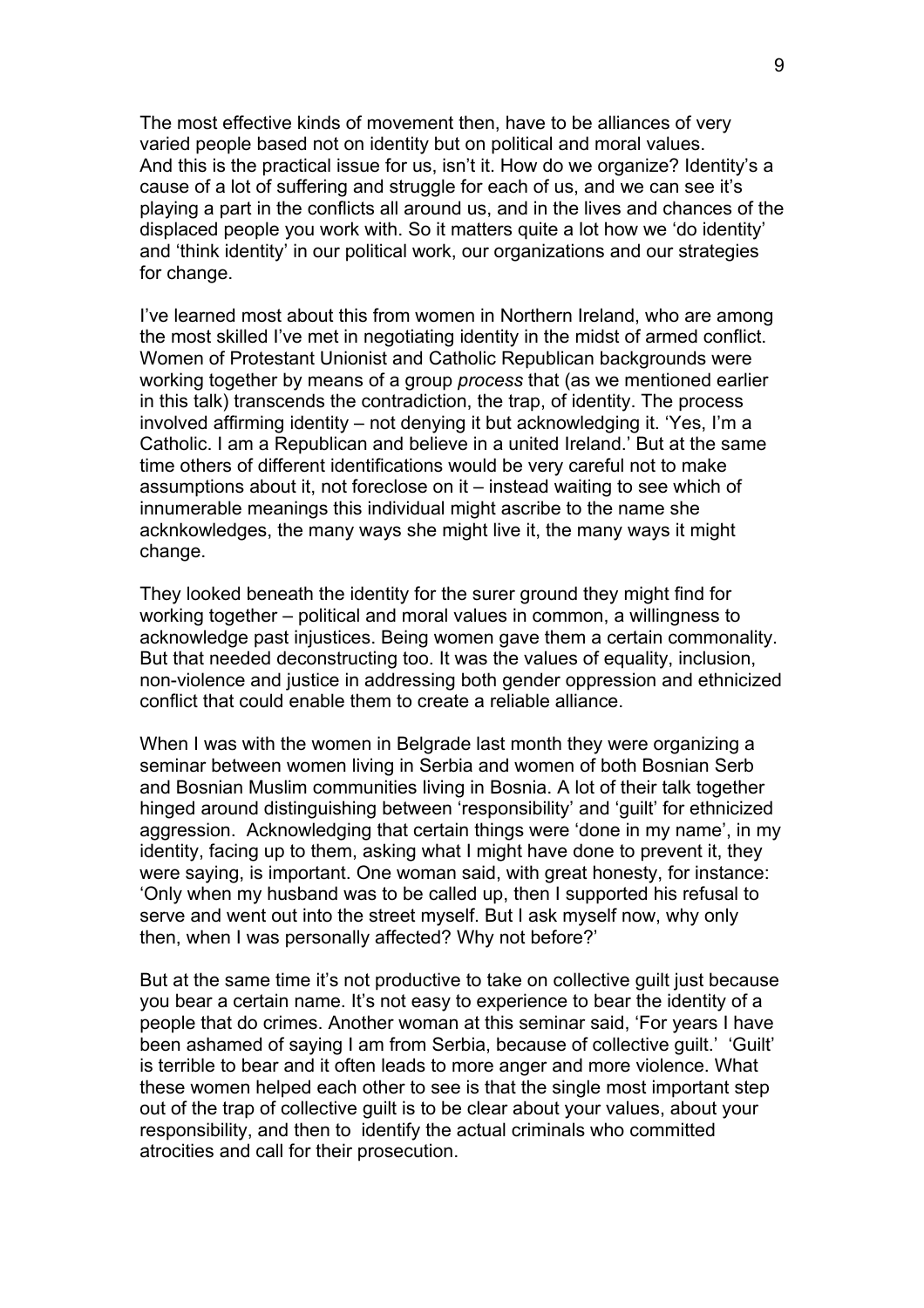# **Why feminism is useful in counteracting xenophobia**

The reason I think feminism (defined as I've defined it in this talk) is a useful resource in counteracting xenophobia, racism, and aggressive and exclusive versions of nationalism is like this….

In one way, many exclusions and oppressions have a certain similarity, in that they involve an identity process in which the collective self is constituted in opposition to an alien, inferior and dangerous 'other'. A line has been drawn between the self and that other. Over there, the other side of the line, it has to be contained and subordinated. At the same time any reflections the 'other' remaining in the self have to be censored.

In this sense gender relations and ethnic relations are similar and connected. We see it in the way in patriarchy women are arbitrarily defined as (variously) weak, inferior, natural, emotional etc. and categorized as 'not men', while the feminine qualities in men are punished. It is a parallel with the way Muslims in the Western world today, especially since September 11 2001, are defined as dangerous, as an 'other' civilization, and the Muslim minority within the state are repressively policed.

A feminist understanding of identity has a particular take on gender: we argue that it's socially constituted, that it is fluid and various, open to different interpretations, subject to strong pressures from outside the self, and often problematic for the self. Anyone, any feminist, understanding this surely understands that ethnic, cultural, religious or national identities are socially constituted too. There's nothing essential, given or fixed about them, any more than about masculinity or femininity. She's also likely to see that each person lives her gender in an ethnicized way – we are always not just a woman but a woman who has to deal one way or another with 'being' a Serb, an English woman, or an Indian. And each person lives an ascribed ethnicity in a gendered way. Someone says 'Turk', for instance. You may feel like asking: a Turkish man or a Turkish woman? Especially given what Turkish feminist Ayse Gul Altinay is telling us in her new book about how Turkish boys are brought up to be the soldier heroes of a military nation.

I learned a lot about this studying the situation of women in Cyprus. I mentioned earlier how the Partition of Cyprus in 1974 produced huge forced migrations. They've lived a further three decades thinking of each other as the enemy, and teaching their children to find their selfhood in the hatred of that dangerous 'other'. A bi-communal women's group, called 'Hands Across the Divide', formed in 2002 to call for an end to Partition. But people asked them: Why women? What have women got to say about this political (ie: men's) issue?

Well, for one thing, they could see that the partition process, which happened at a point in history when a line was drawn on a map, but continues to happen each and every day in the lines scored in people's heads, was the creation of elite men in twin communities that were not only ethnic hierarchies but gender hierarchies. Thinking as 'women' they might have said (and indeed they did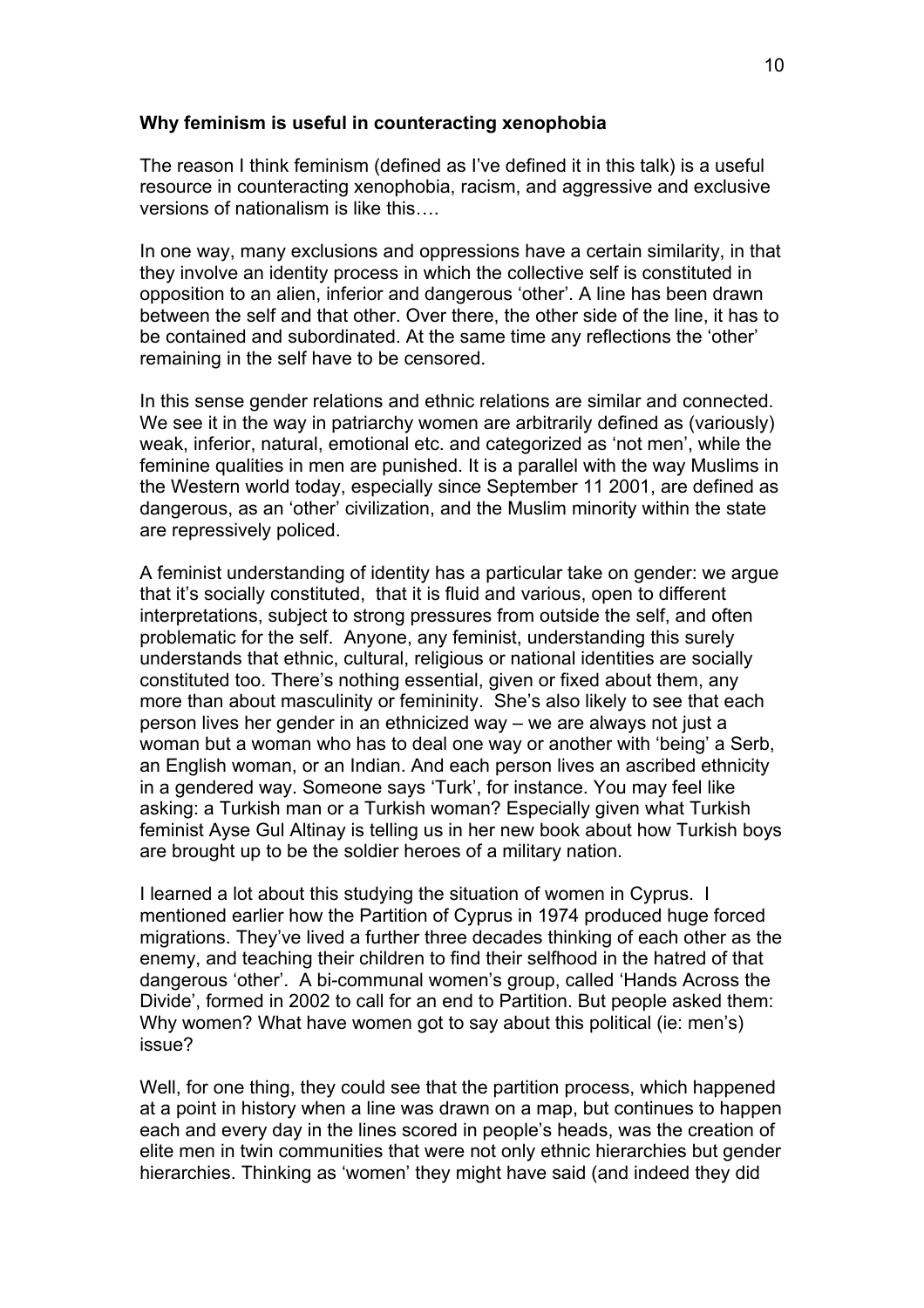also say): 'women suffer in a gender specific way in this appalling cold war and we want change'. But thinking as feminists they were able to say 'there's something wrong here with the system of power'. There's absolutely nothing illogical about women, as feminists, challenging a partition that's not a gender partition but an ethnicized one. Of course there is a gender partititon too. The line between men and women runs through our parliament and political parties, our workplaces, our schools and our families. We challenge that. But the process that sustains ethnicized partition is the same process that sustains the gender partition. Political partition is a gendered phenomenon. What we want rid of is this power system and its whole mode of differentiation.

So the thrust of this talk has been that gender processes as well as ethnic and other identity processes, are at work in war and armed conflict, partition and separatism. A feminist gender analysis is relevant to war and peace in a way that war-makers and even peace-makers don't often recognize. I suggest that all of us, whether we identify as women or men, gay or straight, Hindu or Moslem – or whether quite precisely our sense of self resides in defying and reworking all such categories – will be more politically effective for 'doing feminism'.

5472 words 45 minutes